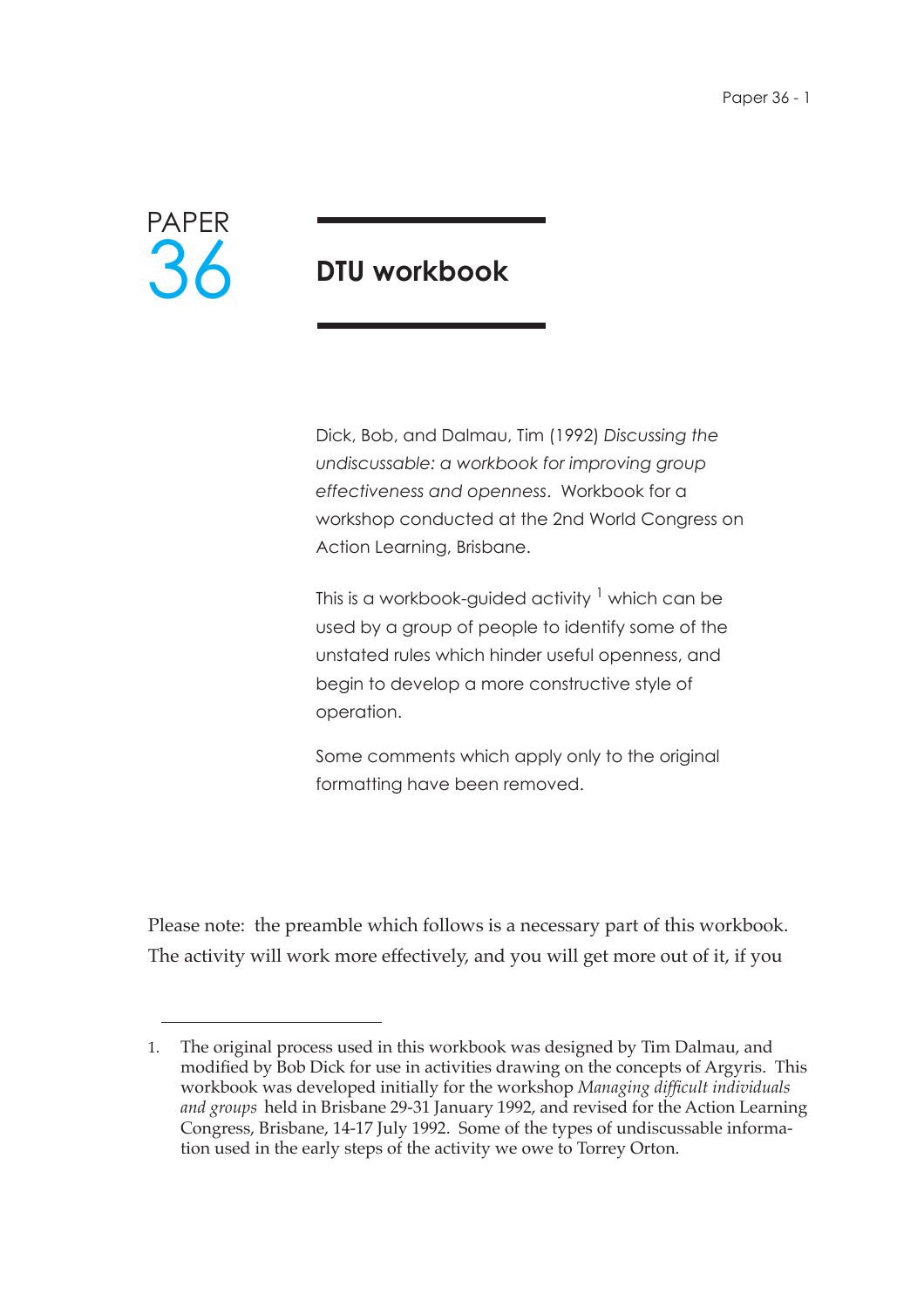understand the purpose and process. The following sections are to help you to do this.

### **Background**

Humans are social beings who spend much of the time in small groups of one type or another—families, work teams, friendship groups, and the like. The productivity and happiness of people therefore depends, among other things, on the groups they are in and the way those groups operate. Changing the operating style of a group can sometimes do a lot to increase the effectiveness and the joy of the group members.

So it is useful if group members are able to make informed judgments about the way the group operates, and agree on changes if that is necessary. They are more likely to do this if they *understand* how the group operates, and how its operating style supports or undermines effectiveness and satisfaction.

When they have developed an adequate understanding, group members can usually reach agreement on how to operate. They are also then more likely to choose a style which benefits the group collectively and all of its members.

Unfortunately, this is surprisingly difficult to achieve.

It is as if group members obey a complex set of rules. The rules are often unstated. In fact, often the group members are not aware of them. Under the circumstances, it is hard for group members to know what rules would be better changed. Many groups, in fact, do not know what information they would need to devise a better set of rules.

As if this were not enough, some of those rules *forbid* the mention of certain types of information. These are strong taboos. Other rules, as Chris Argyris<sup>2</sup> has

<sup>2.</sup> For example, C. Argyris (1985), *Strategy, change and defensive routines*. Boston: Pitman. Argyris (1990), *Overcoming organisational defences: facilitating organisational learning*. Boston: Allyn & Bacon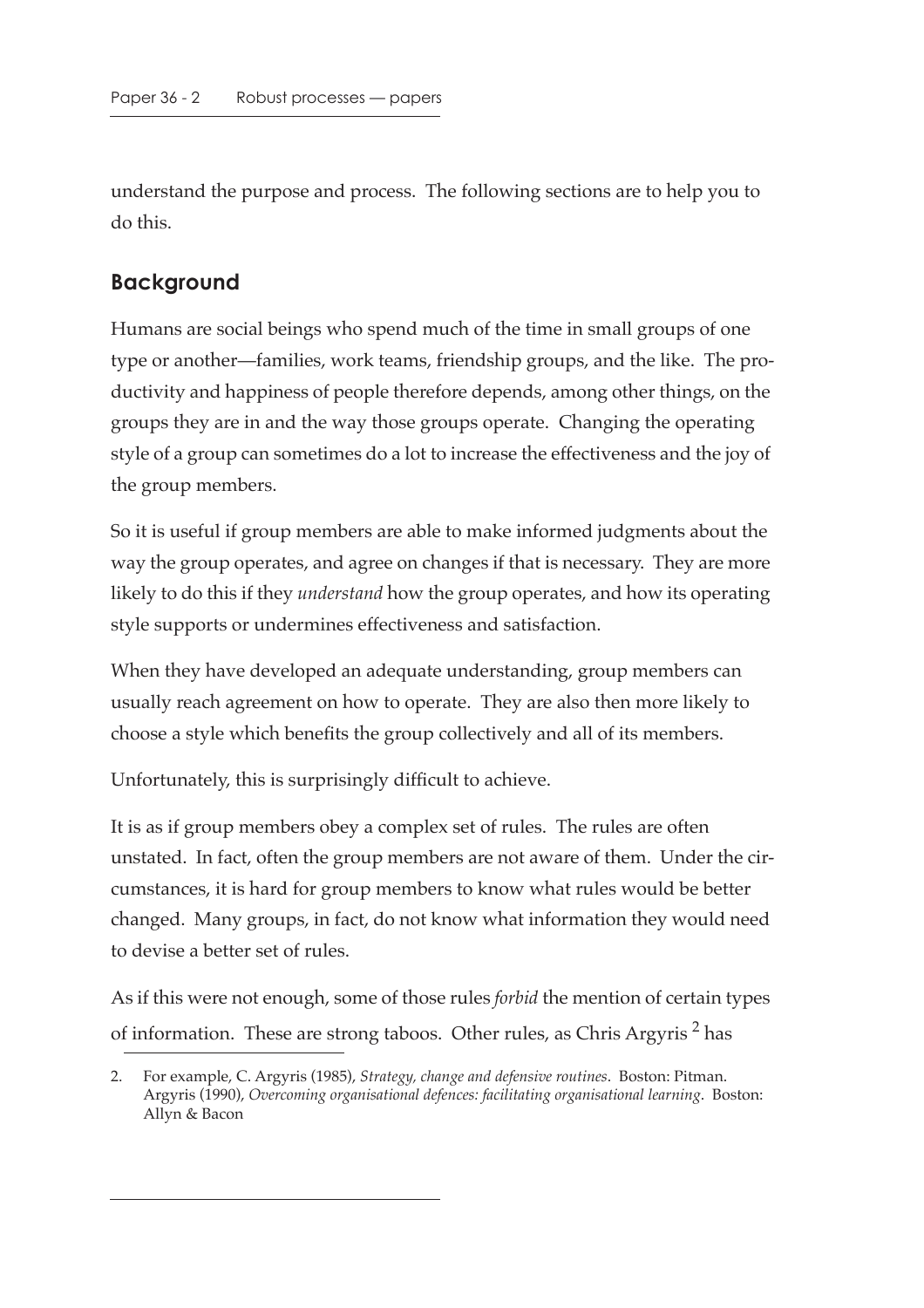pointed out, forbid people from mentioning that there *are* taboos. Argyris calls it the cover-up of the cover-up.

No doubt these rules develop for good reason. Perfect frankness about everything is hardly possible, and of questionable benefit. Some of the taboos, however, prevent people from telling us what we need for understanding their actions. Misunderstandings are common and often unresolvable. The most damaging aspect of the rules preventing open discussion is that they hinder the giving of accurate feedback. Understand how the group operates is thereby hindered, and improvement made difficult or impossible.

In short, tacit rules place groups in a difficult bind. Some group rules are almost never discussed and therefore seldom negotiable. Yet unless the rules can be renegotiated, the group is stuck in its present mode of operation.

—————

There are a number of activities which allow group members to renegotiate the rules by which they operate, including some which we have described elsewhere.<sup>3</sup> These methods can help; but they suffer from the problem that some of the important issues can not be addressed because of the taboos. Any groundrule-setting or climate-setting activity, therefore, can be strengthened by being preceded by an activity such as the one described in this workbook.

### **Purpose of the process**

The purpose of this activity is to help you to identify information which is relevant to group operation but is hard to discuss. There is no requirement that you will actually reveal the undiscussable information. You may decide to do so, but that is not the primary aim of the activity.

<sup>3.</sup> For example in B. Dick (1991), *Helping groups to be effective: skills, processes and concepts for group facilitation*, second edition. Brisbane: Interchange. See the chapter on "climate setting".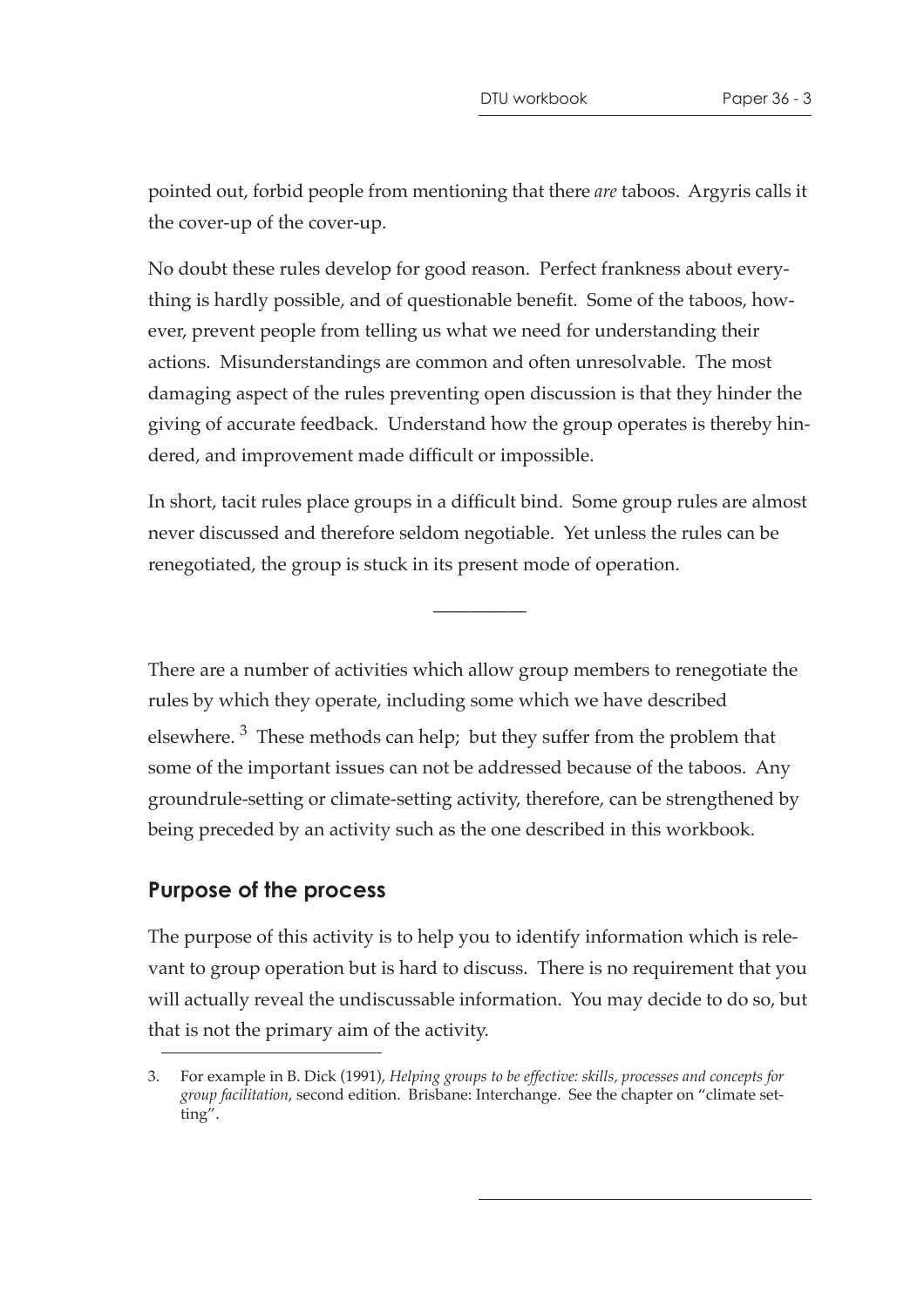It is important that *you* remain free to decide what you disclose, and how you disclose it. You are therefore urged to resist any pressures to disclose information until you yourself have decided that you are freely willing to do so. If you identify the information and the results of its undiscussability, the activity will have served its purpose whether you disclose it or not.

### **An outline of the process**

In overview, the activity has nine main sections (approximate minimum times in minutes, suitable for a 2-hour activity, are given in parentheses for each step)...

- 1 **Select small groups** [10 mins]. Subgroups, if required, are formed.
- 2 **Individually list undiscussables** [15 mins]. Some of the undiscussables are privately identified. You make a private list of items which form the basis for your individual work during the activity.
- 3 **Categorise undiscussables** [10 mins]. You categorise this information into three lists, which we will call the "A", "B" and "C" lists.
	- A *Discussable*. These are items which you would be willing to discuss *in this group, now*, if there were sufficient reason.
	- B *Potentially discussable*. These are items which you would be most reluctant to discuss in this group now, but you could imagine them becoming discussable *if certain conditions were fulfilled*.
	- C *Undiscussable*. These are items which you would find very difficult to discuss in this group even under the most favourable circumstances.

All three lists are of items which are relevant to group and individual satisfaction or performance, and which are to some extent not usually discussed.

*At all times throughout the activity you decide for yourself which of the items, if any, you reveal publicly*.

4 **Discuss nature of undiscussables** [15 mins]. There is a group discussion of the *nature* of the items on the various lists. There is no requirement that the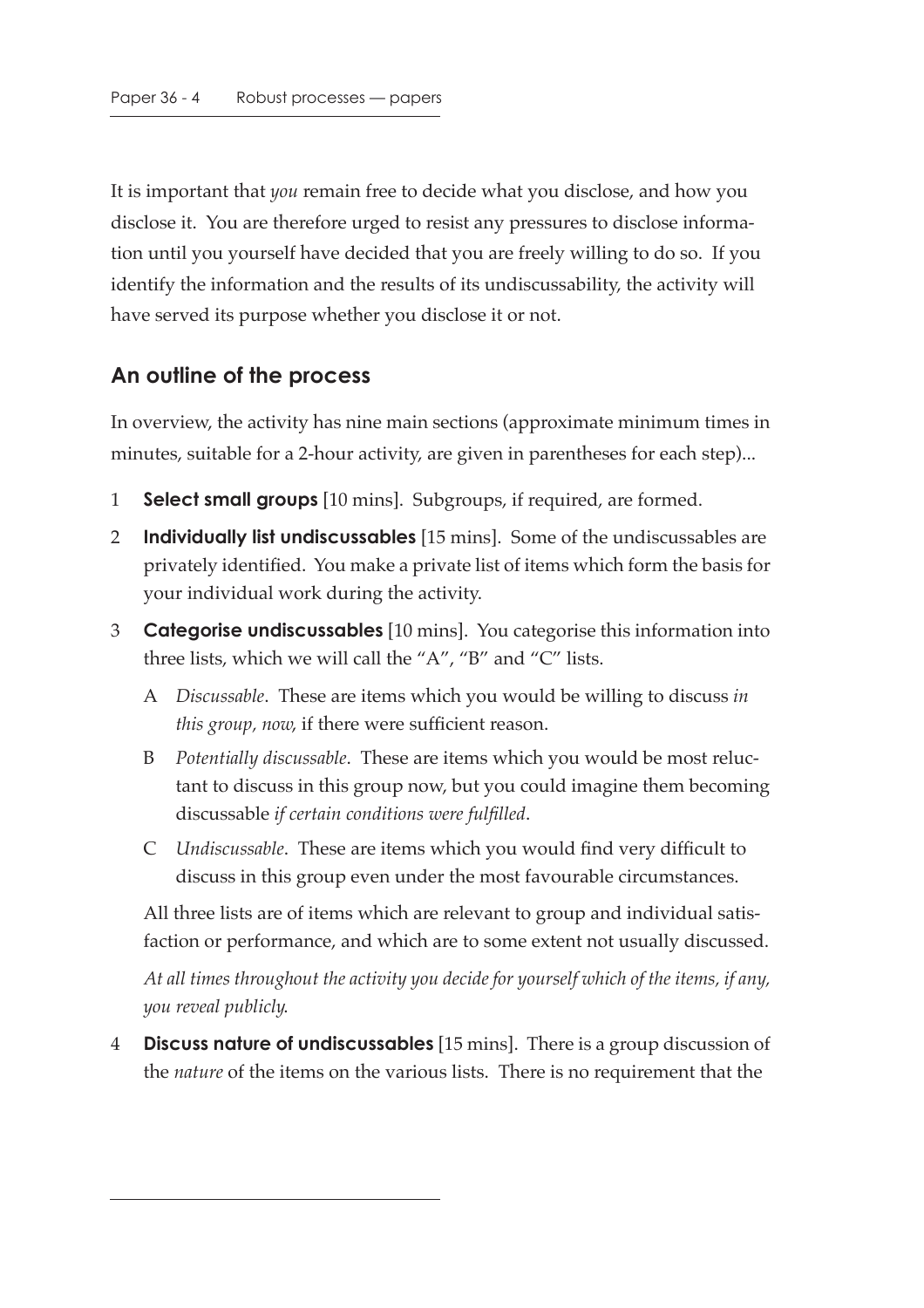items themselves are discussed. This will help you add to the items on your A, B and C lists. (If the whole group is large, this may be done in subgroups.)

- 5 **Consider moving items between lists** [5 mins]. Working individually, you decide if there are any borderline B items which you might consider moving to the A list, or any C items which you might consider moving to the B list. It is not necessary that you actually *move* any items, only that you consider doing so. This step is preparation for the step which follows immediately...
- 6 **Individually identify conditions which aid movement** [5 mins]. Working individually, you identify the conditions which would make it easier to move B items to the A list (and perhaps C items to the B list).
- 7 **Discuss conditions** [30 mins]. The group or subgroup discusses the conditions which would do most to change some B items to A items (and perhaps C to B). An informal discussion follows on the possibility of agreeing to these conditions. In lengthier activities there may be a structured "climate setting" activity in lieu of the informal discussion.
- 8 **Again consider moving items between lists** [5 mins]. Working individually, you decide if there are any B items you would *now* choose to move to the A list, and perhaps C items to the B list.
- 9 **Final discussion** [25 mins]. There is a discussion about the *number* and *nature* of any items which were moved (not necessarily about the specific items themselves).

### **Overview**

For ease of reference there is a summary of the process (overleaf) in the form of a flowchart...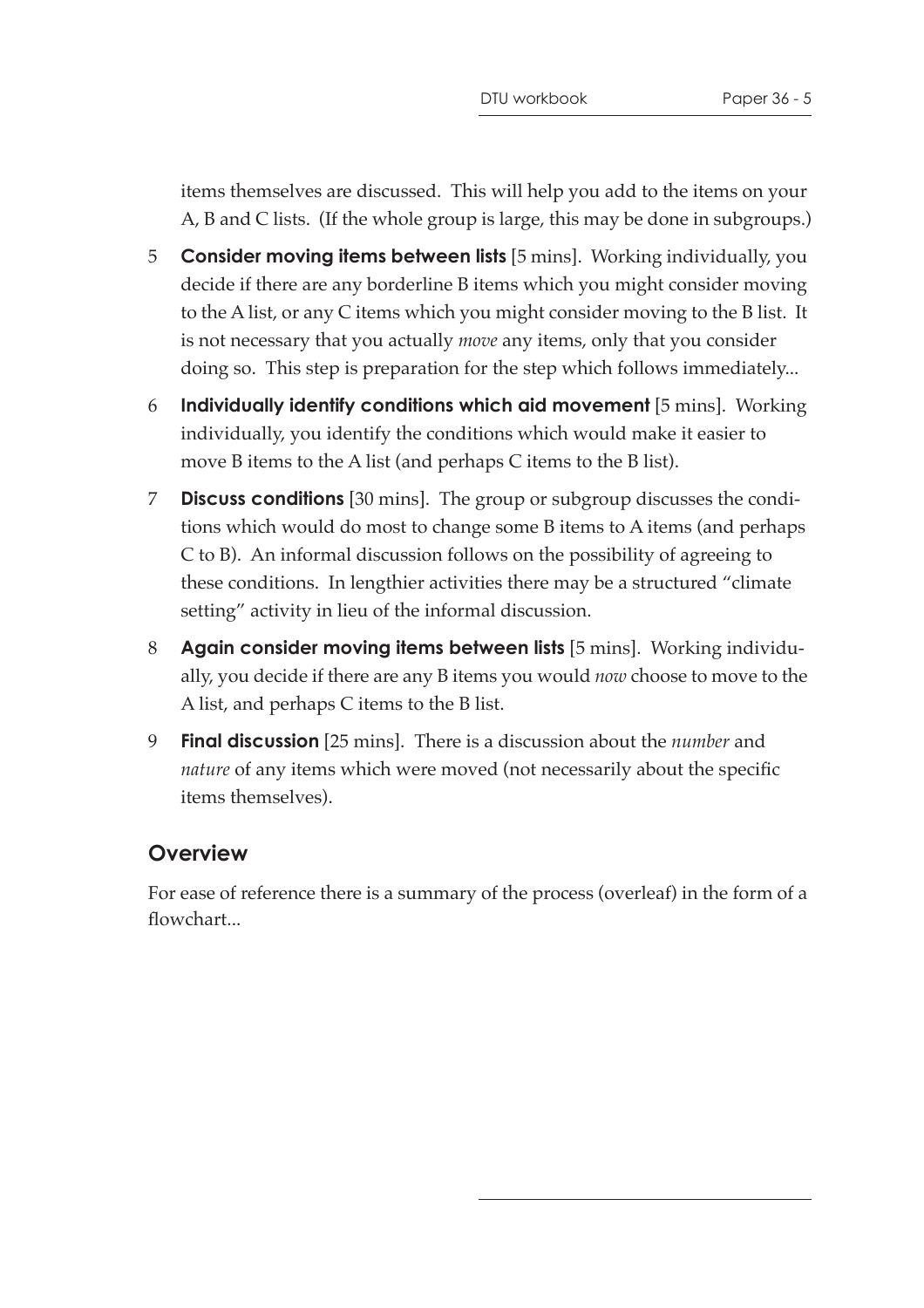

# **Conditions**

Throughout the activity, three important conditions apply...

1 *The lists are private*. The lists of discussables and undiscussables remain private. Your own lists are for your use only.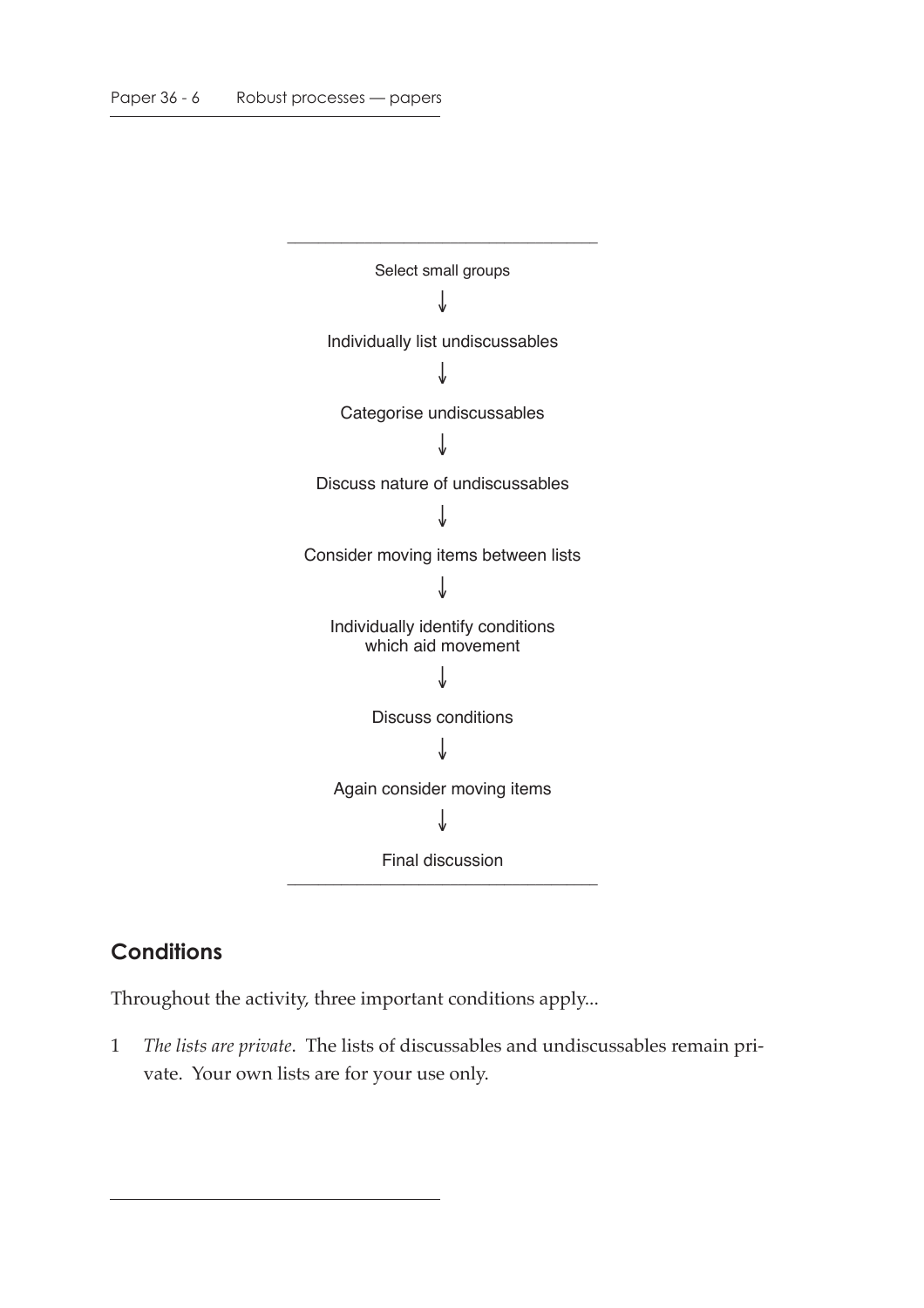- 2 *You decide what to discuss*. You decide what, and to what extent, you discuss any of the items on your lists. (You will find that the nature of an item is often discussable when the item itself is undiscussable, but you decide the extent to which you discuss even the nature of the items.)
- 3 *You decide what to move*. You decide which items, if any, you move from list to list. In any event, recognising what makes an item easier or harder to move is important; it matters less whether or not you actually move any items. In the spirit of these conditions, you are encouraged to treat the instructions in this workbook as *invitations*, not as commands. If there is a facilitator for the activity, treat her instructions too as invitations.

### **A word about openness**

It is not the purpose of this workbook to achieve, or even encourage, *complete honesty and openness*. Although we think that *might* be a useful end result under some circumstances, we do not believe it is achievable. And when people claim (and perhaps believe) that they are more open than they really are, then problems multiply. In particular, the inevitable buried issues become almost impossible to disinter even when it is crucial for group effectiveness or satisfaction.

To our mind, it is more helpful to accept that complete honesty is an unachievable ideal, and to acknowledge that there are many powerful barriers to achieving it.

—————

Other concepts will be introduced at appropriate points throughout the workbook. It takes you through the steps in sufficient detail that you can work without a facilitator if someone is prepared to coordinate the activities of subgroups, and monitor the time.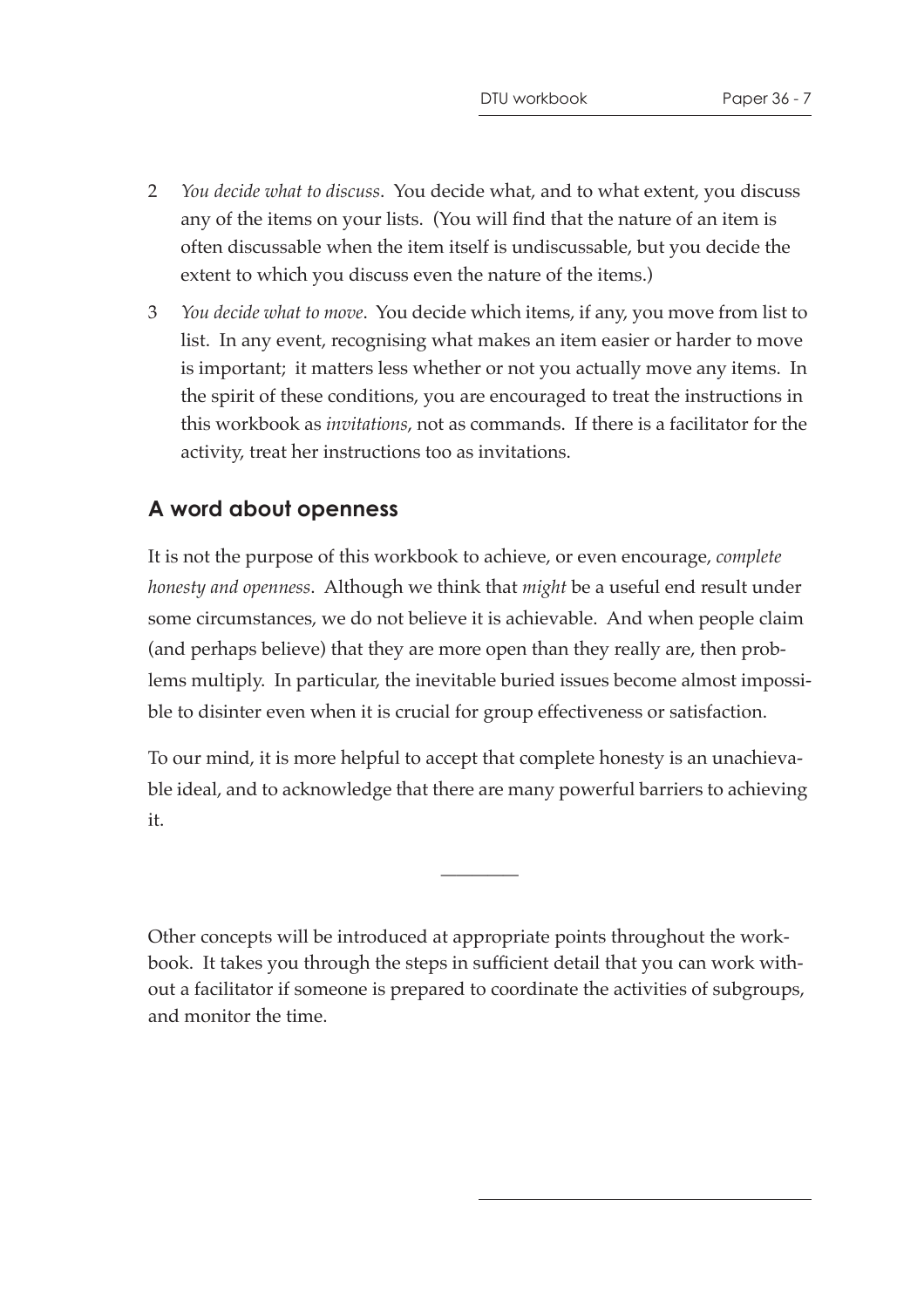# **Using this workbook**

This is your own copy of the workbook, to guide you through the activity. You may write in it as you wish; and take it with you later.



Throughout this workbook there are pages you can use as worksheets. If you fold a sheet backwards down the centre, you will be able to see it while you work on a following page—see the diagram at the left. That will sometimes be useful.

# **A note for facilitators**

The process used in the workbook can be facilitated without using the workbook. If you are familiar with the concepts of Argyris and Schön, and have reasonably good facilitation skills, this can be a very effective way of doing it. There are a number of ways in which the activity can be augmented, described below...

#### **Initial reflection on group activity**

For the initial reflection in step 2, you can substitute the two-column analysis which Argyris uses. Participants are given pages containing two columns. They choose critical incidents from the life of the group they are analysing, and record what was actually said and done in the right hand column. They then record in the left hand column what went through their mind at each step of the interactions they analysed.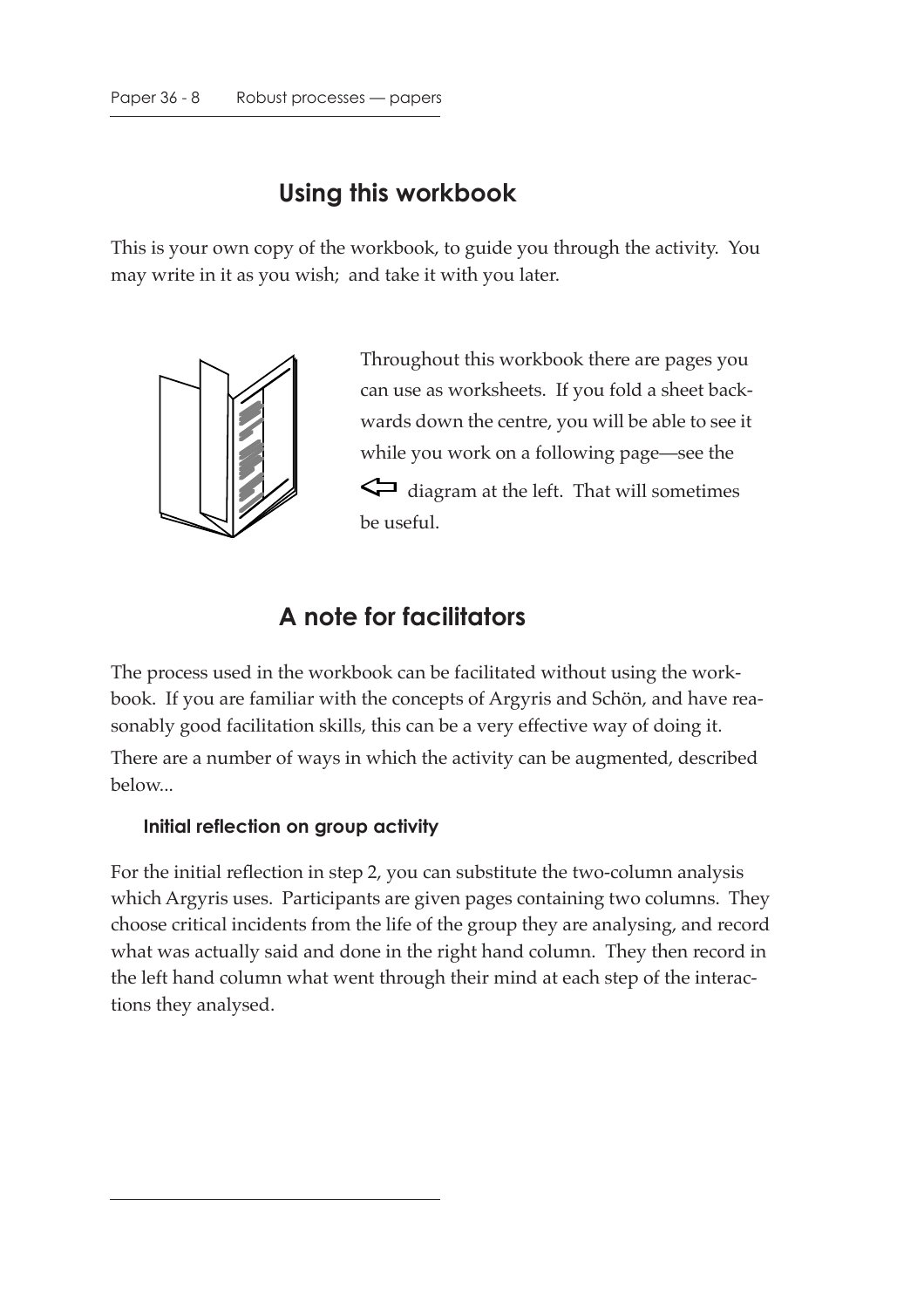### **Conditions for openness**

The step at which people consider the conditions which help openness can be developed into a full-fledged climate-setting activity such as that described in other documents we have prepared.  $4$  A brief version for use in small groups might look something like this...

- 1 Individuals list problem behaviours in groups (that is, behaviours which interfere with group effectiveness or which reduce the satisfaction of group members)
- 2 Small groups collate this material, then use some form of voting to determine priorities. (If people are given multiple votes, and discouraged from voting for their own offerings, agreement on the top priorities usually occurs easily)
- 3 Taking items in order of priority, group members in discussion devise groundrules which would eliminate or discourage the problem behaviour. About 4 or 5 groundrules are usually appropriate
- 4 If there are multiple sub-groups, each group reports to the others. Groups are encouraged to add to their list from the lists of the other groups

### **After final discussion**

The later steps of the activity can be strengthened by providing input on relevant skills. Facilitators practised in Argyris' approach can encourage the combination of advocacy and enquiry which Argyris uses. Those who are familiar with the literature on considerate assertion may prefer to substitute this.

### **Timing**

The minimum time for the activity as written is about 2 hours; the times for each step are given in the outline of the process above. It can be more comfortably done in 3 hours, and can easily be expanded to occupy half a day or a day.

<sup>4.</sup> For example Bob Dick (1991), *Helping groups to be effective: skills, processes and concepts for group facilitation*, second edition. Chapel Hill, Qld: Interchange. Chapter 5 contains material on climate setting, and a detailed process for it.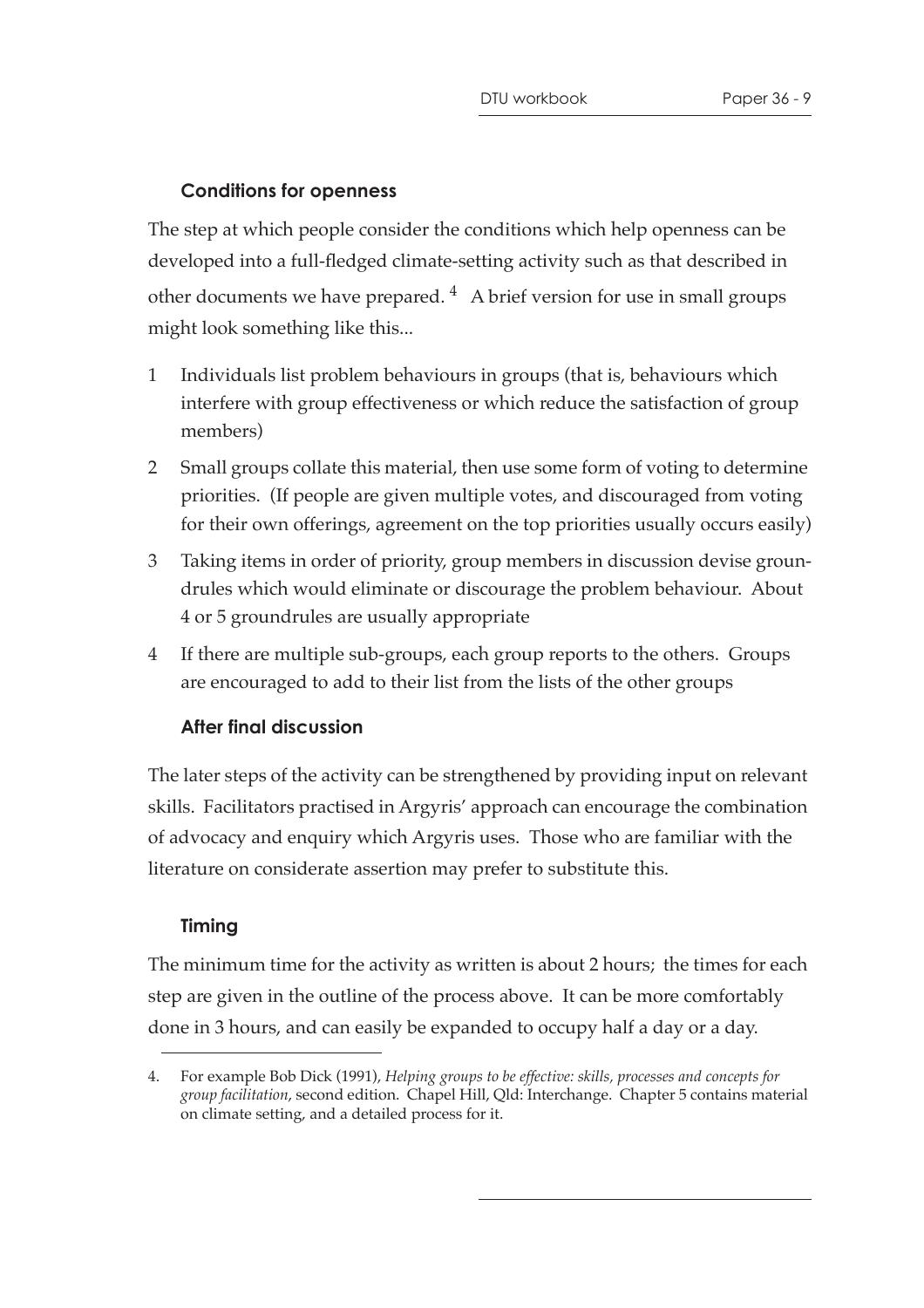# The workbook

The workbook begins on the next page. Before you begin, if you are working in an unfacilitated activity, agree on timing for each step. Then, using this agreement as a guide, work through the steps in your own time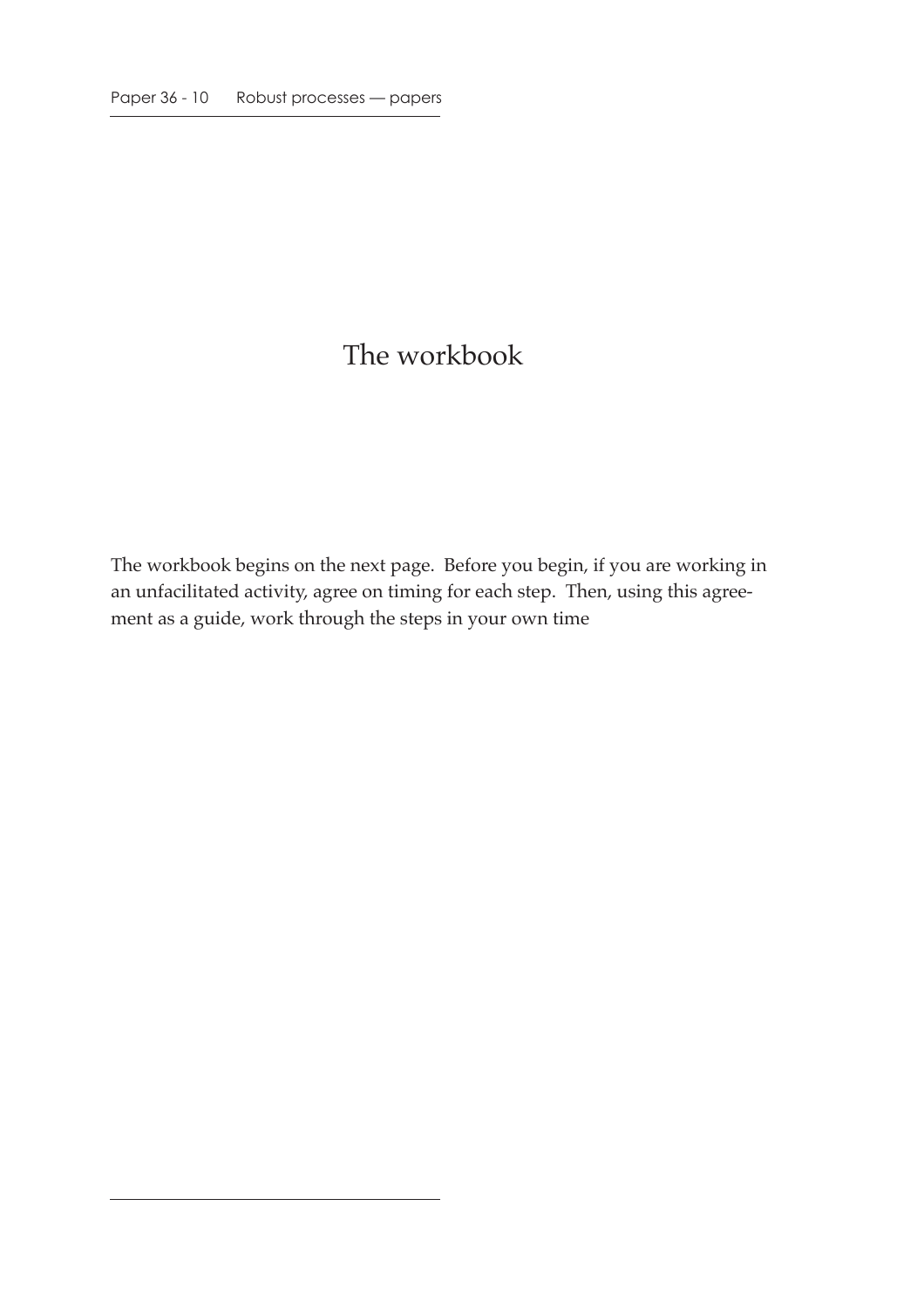# **1 Select small groups**

#### *This step is used if you are choosing small groups from within a larger group*

Small groups containing between 3 and 5 people seem to be most effective in this activity. Unless the whole group is very small, therefore, subgroups are probably warranted

If the people in the small group know each other well, this gives them better information to work with, and often better transfer of what they learn to their existence outside the activity. On the other hand, it does make it harder for people to experiment with new behaviours — their habitual behaviours are harder to change.

Groups of relative strangers suffer from the opposite problem: it may be more difficult to develop good information, and to transfer it to the outside world, but group members will probably find it easier to develop new ways of addressing the undiscussable.

You may want to take this into account as you form groups. One way of deciding is as follows...

*If there are intact teams*, or small groups of people who know one another, the small groups can be formed on that basis. Teams larger than 5 can be split into two or more smaller teams

Alternatively, *if most people in the large group do not know each other well*, it may be better to form groups of those people who know each other least well

In any event, it is important to avoid groups which are "leftovers": those who weren't quick enough off the mark to form a group that suited them. Try to form small groups, each of which is an effective small group for the activity. Unless you are working exclusively with intact teams or the like, aim for as much diversity as you can. It is better if the whole group or team takes responsibility for deciding which small groups work together for the remainder of the exercise.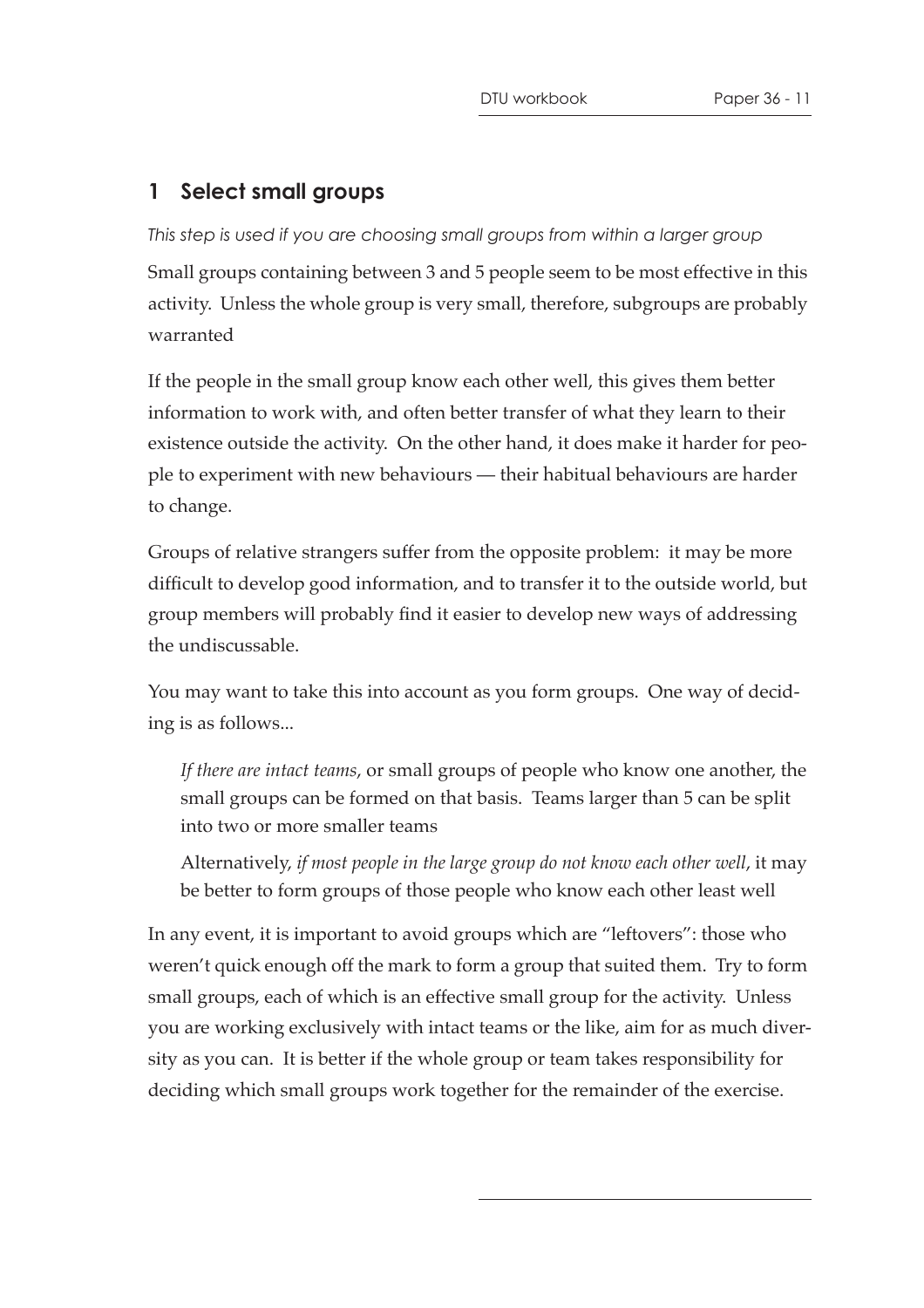The easiest way to do this is for people to move into tentative groups, and then swap members between the groups until the best possible mix is obtained

### **2 Individually list undiscussables**

*In which you work individually to develop a list of the information which you find difficult to discuss openly in group settings*

#### **2.1 Choose a group to focus on**

You are working in a small group for this exercise: I'll call it the *present group*. If this small group is one where you know the other members well, compile your list for this group

If not, choose some other group where you do know all the members well. Then answer for both the other group and the present group

#### **2.2 Reflect on what happens in the group you have chosen**

Work individually and without talking

Think about the activities the chosen group typically does, and the way people in it typically behave. Try to recall specific incidents and specific in as much detail as you can

As you begin to recollect what happens in the group, pay particular attention to those things you would notice, but would not mention to the other group members. Give particular attention to things which might annoy you, or distract you, or disturb you in some way, but which you would be unlikely to talk about

In particular, note those things that might annoy you or others, or might hinder the groups' activities. If you wish, jot down ideas below as they occur to you. (This list won't be explicitly used; its purpose is to prepare your mind for the step which follows)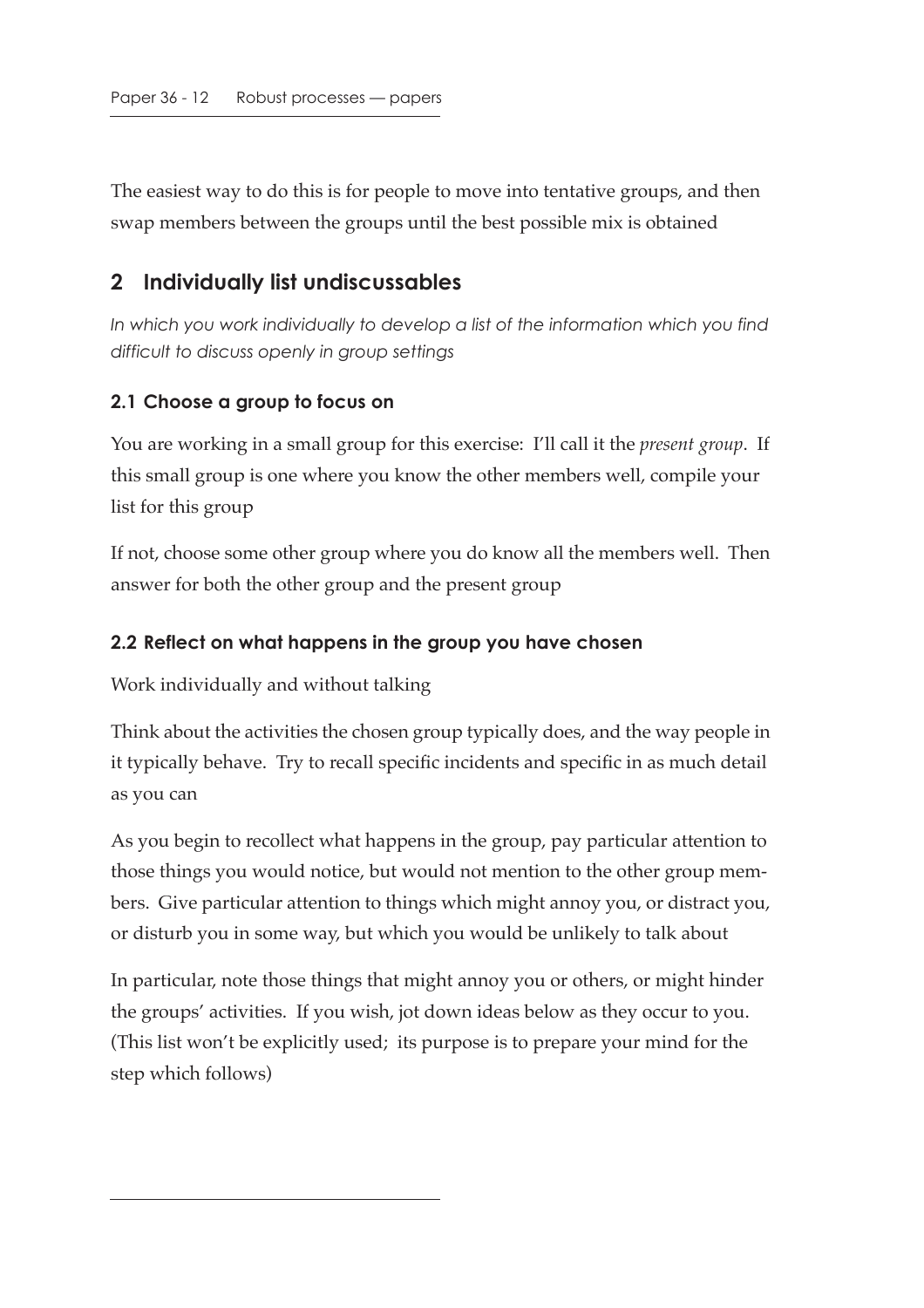# **2.3Compile tentative list**

Continue to work individually and without talking to begin to compile a list of hard-todiscuss information

What information would you find it hard to discuss in the group?— What types of thoughts about the group or the people in it would you be reluctant to say aloud? As you think of something, write it in the space at the right

You may find it useful to include information about things such as the following...

- Attitudes towards yourself
- Your feelings and thoughts
- Assumptions you form about what is happening in the group, or about the motives of group members
- Your reactions towards characteristics of individuals (age, sex, ethnic origins, social class, education, and the like)
- Behaviour which annoys you
- The competence or style or mannerisms of the people
- People or activities or actions that you like or don't like

Make as long a list as you can in the time available. (If you find this hard, don't be concerned. There will be a later opportunity to add to the list)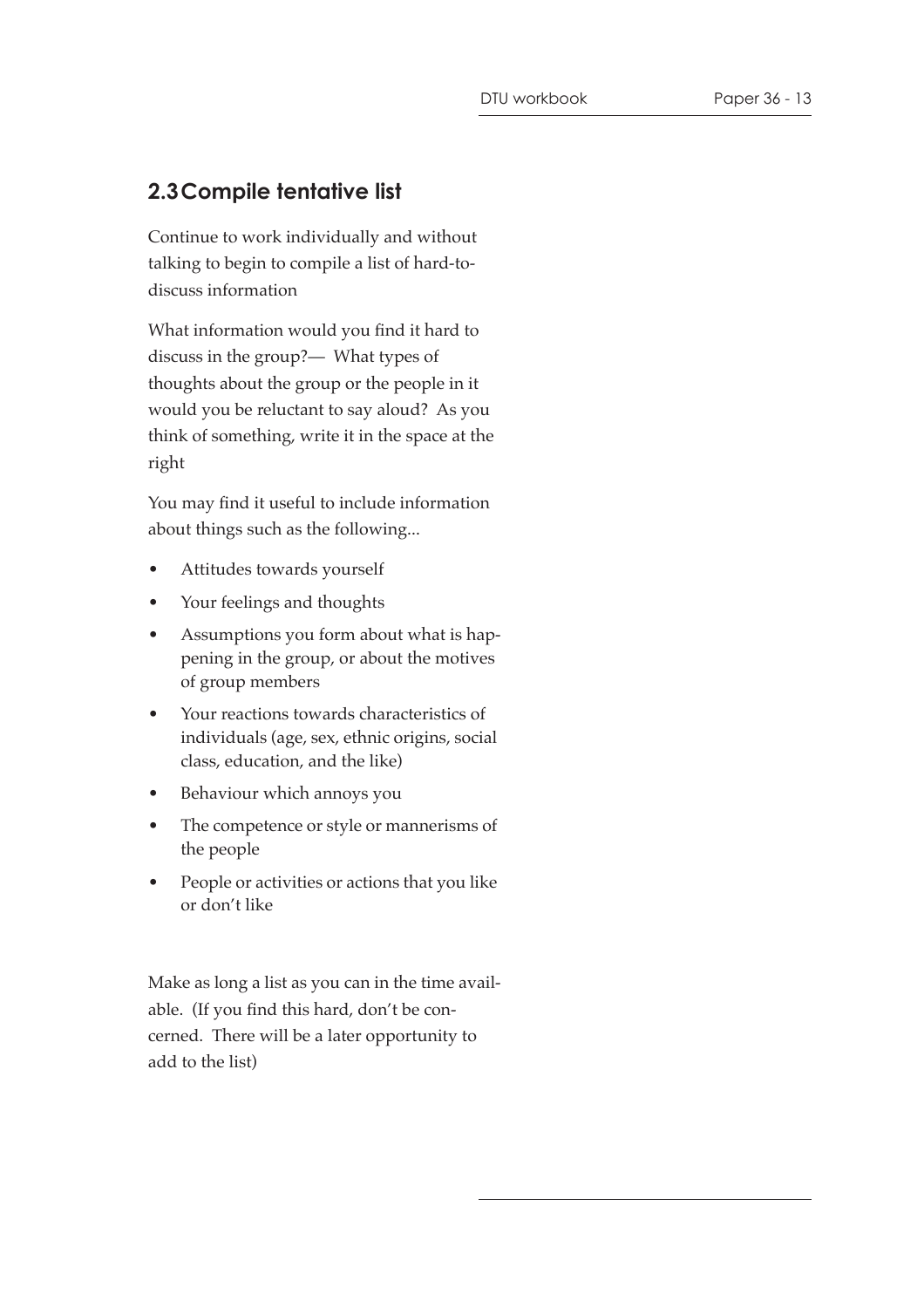*(This page is blank [apart from this note] so that a following worksheet falls on the right hand page, for easier access in later steps. Use it for extra notes or working space if you wish)*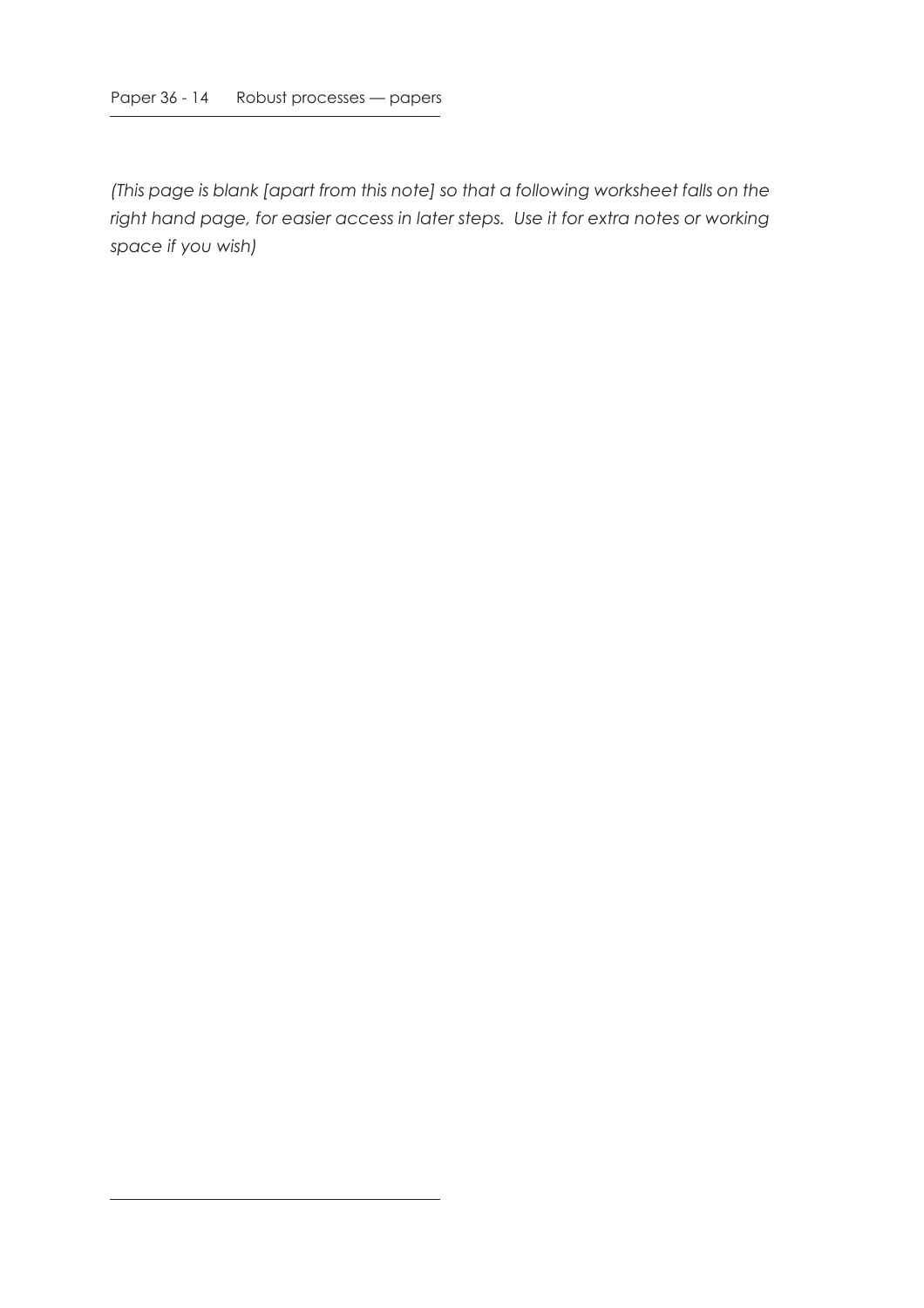# **3 Categorise undiscussables**

*In which you choose items from the previous step which fit into the three lists*

| Continue to work individually and<br>without talking                                                        |                                                                                                                                           | A | <b>Discussable</b>      |
|-------------------------------------------------------------------------------------------------------------|-------------------------------------------------------------------------------------------------------------------------------------------|---|-------------------------|
| Fold the previous page down the centre<br>so that you can see your list while you<br>work on this page      |                                                                                                                                           |   |                         |
| As you read through the list, look out<br>for specific examples of things which<br>would be hard to discuss |                                                                                                                                           |   |                         |
| Categorise them into the three lists                                                                        |                                                                                                                                           | В | Potentially discussable |
| A                                                                                                           | <b>Discussable</b> ; possibly hard to<br>discuss, but you would be willing to<br>discuss it in your present small<br>group now            |   |                         |
| B                                                                                                           | Potentially discussable: you can<br>imagine discussing it in the present<br>group under some conditions, but<br>not just yet              |   |                         |
| C                                                                                                           | <b>Undiscussable:</b> items that you<br>expect to remain very hard to<br>discuss in this group no matter how<br>favourable the conditions | C | Undiscussable           |

Now look back over your three lists, and mark in some way those items which it would be most useful to discuss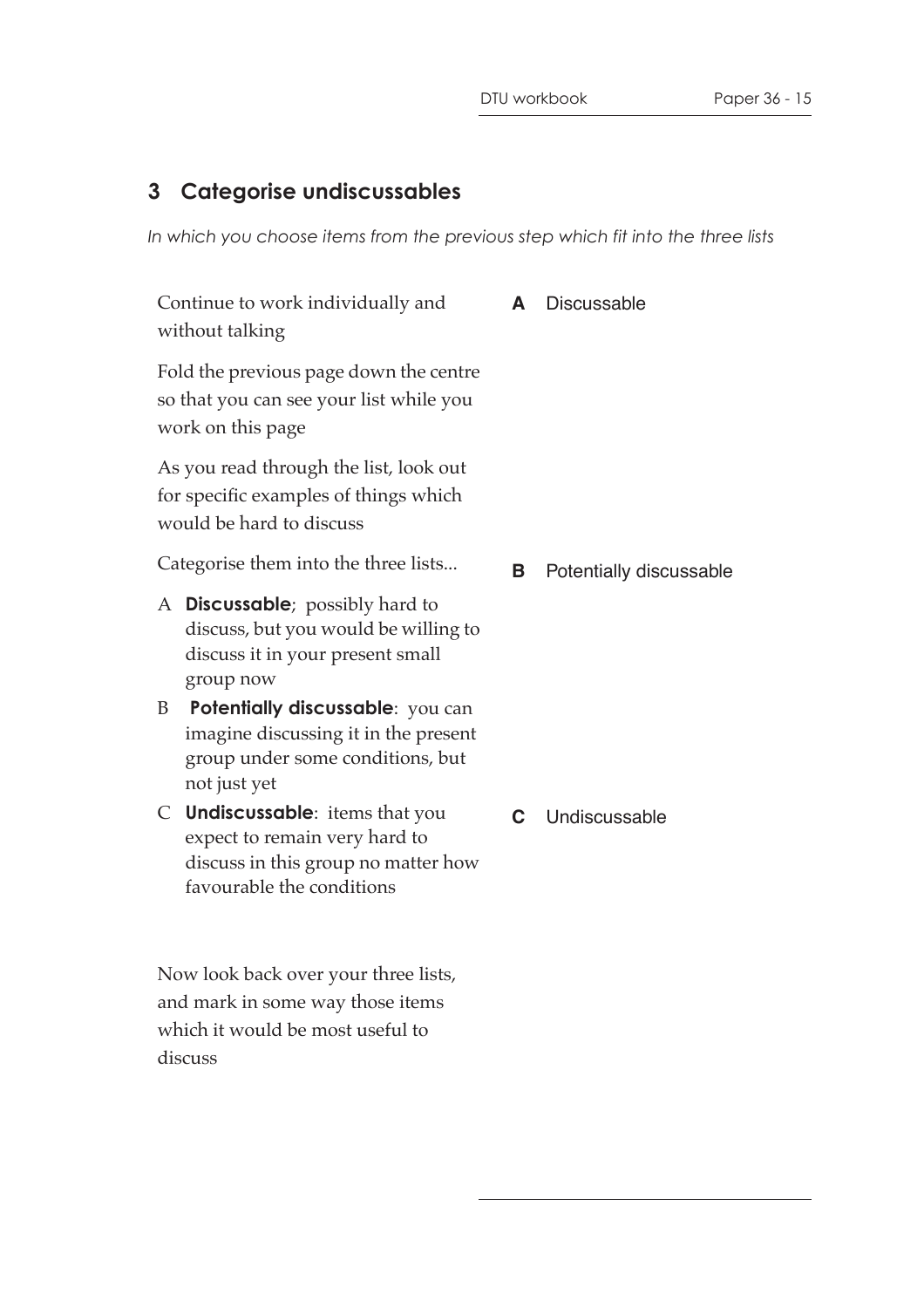### **4 Discuss nature of undiscussables**

*In which you compare notes on the nature of the undiscussables, at the same time adding to your individual A, B and C lists*

- 4.1 Look back over your A, B and C lists, noting the *type* of information which appears there. (You can use the space at the right as a working space if you wish)
- 4.2 During a brief discussion (wholegroup if facilitated, otherwise small group) inform other group members of the type of information

**Note**: You are not revealing the items, only their general nature

You may be able to add to your own A, B or C lists with items suggested by what other people say

### **5 Consider moving items between lists**

*In which you identify items which can be moved from list to list*

Working individually, examine your B list. Are there one or two items there which you could almost move to your A list? Mark them in some way. If you were to move one item, which one would it be?

You are not required to *move* any items (though you may do so if you wish), only mark them. Your task is to identify those items which are more discussable, and those which are less discussable

Similarly, are there one or two C items which could almost be shifted to the B list? If you were to move one item, which one would it be?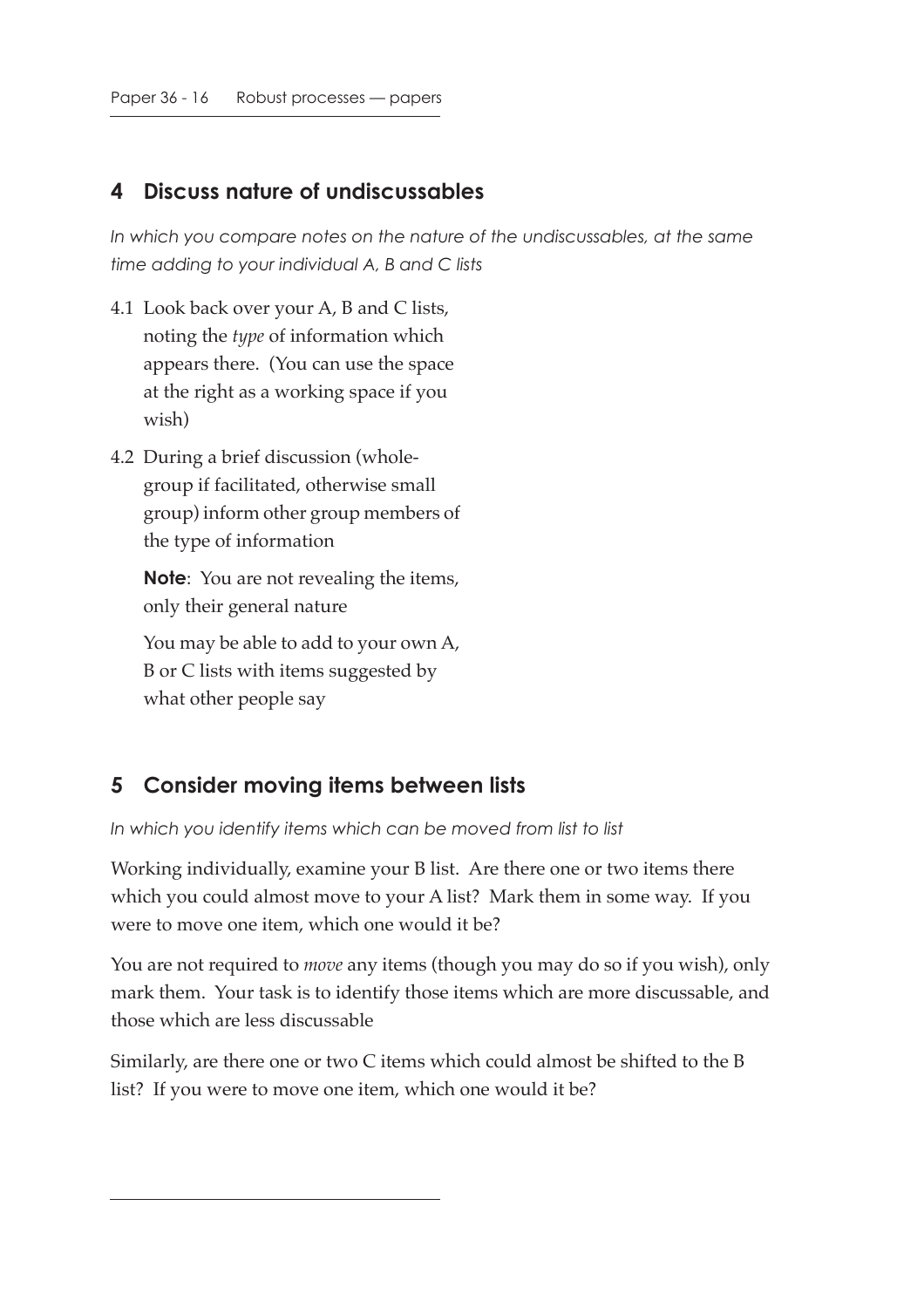### **6 Individually identify conditions which aid movement**

In which you analyse the movable items, and identify what it is that makes them *movable*

### **6.1 Note the characteristics of the more discussable items**

Continue to work individually and without talking

Thinking about moving items has probably drawn your attention to the differences between A, B and C items (particularly between A and B items). What *are* the differences? Jot down your ideas at the right

To help you answer this question, consider what it was that made items movable? How did they differ from the items which were least movable?

### **6.2 Identify the conditions in a group which make items more discussable**

Work individually and without talking, focus on the A and B lists

What is it about a *group* that helps to make an item discussable?—What are the conditions within a group?

Jot down your ideas at the right

At the next step you will be invited to discuss these ideas in the large group or small group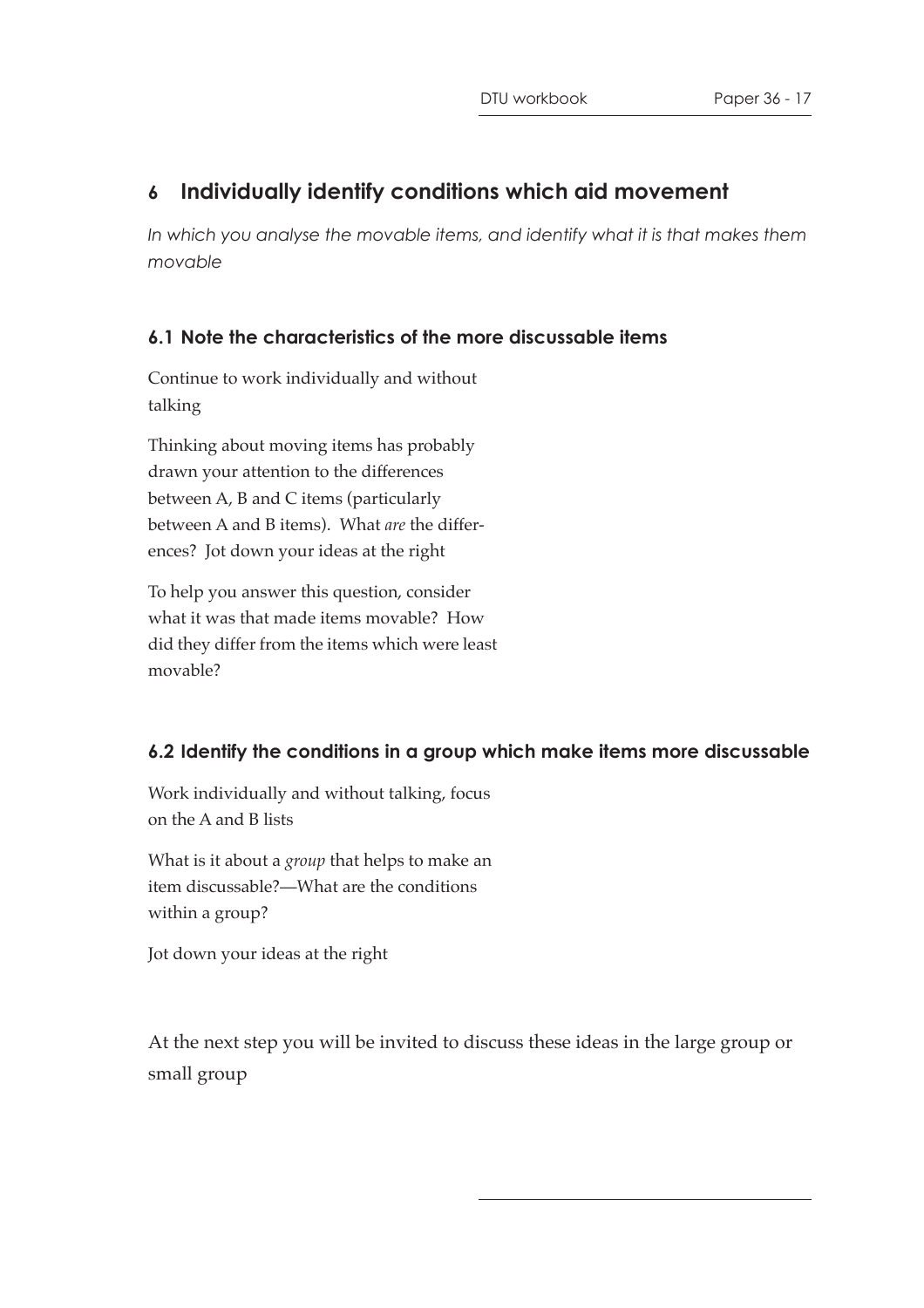# **7 Discuss conditions**

*In which you compare notes with other group members on the conditions which would make it easier for you to discuss the items on your lists, particularly the B items*

### **7.1 Develop a group list of the conditions**

On a sheet of butcher paper, list the conditions. A procedure for doing this is as follows... Each person in turn contributes the most important item from her list that is not already listed. Continue going around the group until their individual lists are exhausted, or you run out of time

### **7.2 Individually choose the most important conditions**

Working individually and without talking, from the "conditions" list choose the 3 most important  $\vert \vert \vert \vert \vert$  conditions, *excluding* your own offerings from your chosen three. (Your facilitator may change this number of items)

"Important" means those conditions which would make it easiest for you to discuss the items on your lists, especially the B list, especially those which could help to improve the way the group operates

### **7.3 Agree on the most important conditions**

In the large or small group, use a vote to agree on group priorities for the conditions. A quick way of doing this is for each person to place a check mark against each of her three chosen conditions. Someone then tallies up the check marks

#### **7.4 Briefly discuss your willingness to try to observe the conditions**

Each person who wishes to, speaking as an individual, identifies the condition(s) that she is willing to try to observe. You are not required to participate unless you choose to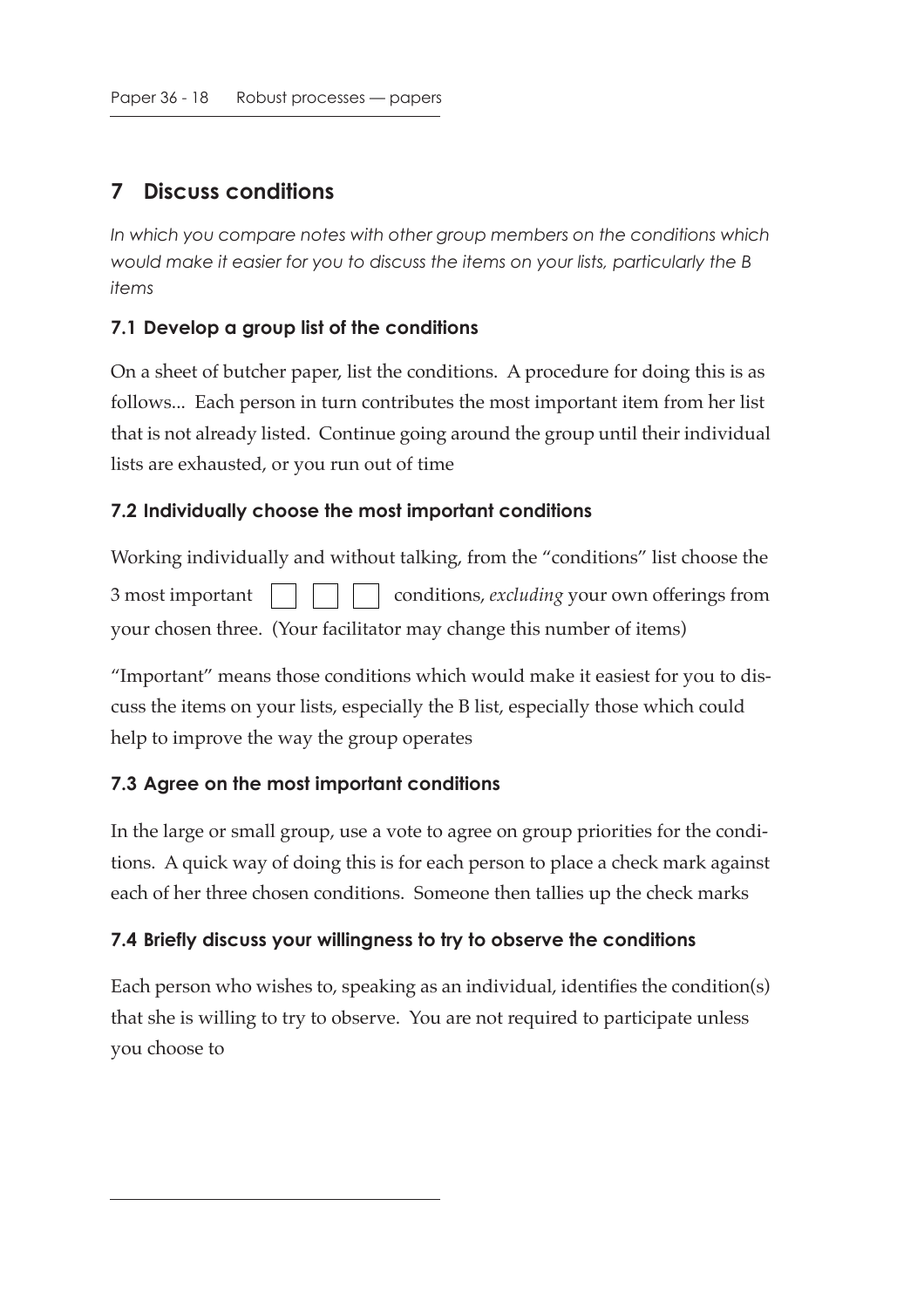# **8 Again consider moving items**

*In which you reconsider the location of items on your B (and perhaps your C ) list*

| Continue to work individually and<br>without talking. Fold the previous<br>pages so that you can see your previous<br>A, B and C lists while you work here                                                                                                                                                                           | A | <b>Discussable</b>      |
|--------------------------------------------------------------------------------------------------------------------------------------------------------------------------------------------------------------------------------------------------------------------------------------------------------------------------------------|---|-------------------------|
| In the light of the conditions agreed by<br>the group, are there B items which you<br>are now willing to move to your A list<br>(and perhaps C items which can be<br>moved to the B list)? <b>Note</b> : you are not<br>required to move any items unless you<br>choose to do so. We urge you to resist<br>any pressures from others |   | Potentially discussable |
| As a reminder, the three lists are                                                                                                                                                                                                                                                                                                   |   |                         |
| Discussable; possibly hard to dis-<br>A<br>cuss, but you would be willing to<br>discuss it in your present small<br>group now                                                                                                                                                                                                        | C | Undiscussable           |
| Potentially discussable: you can<br>B<br>imagine discussing it in the present<br>group under some conditions, but<br>not just yet                                                                                                                                                                                                    |   |                         |
| $\mathsf{C}$<br>Undiscussable: items that you<br>expect to remain very hard to dis-<br>cuss in this group no matter how<br>favourable the conditions                                                                                                                                                                                 |   |                         |

Are there items it would be useful to discuss in the group? If so, mark them in some way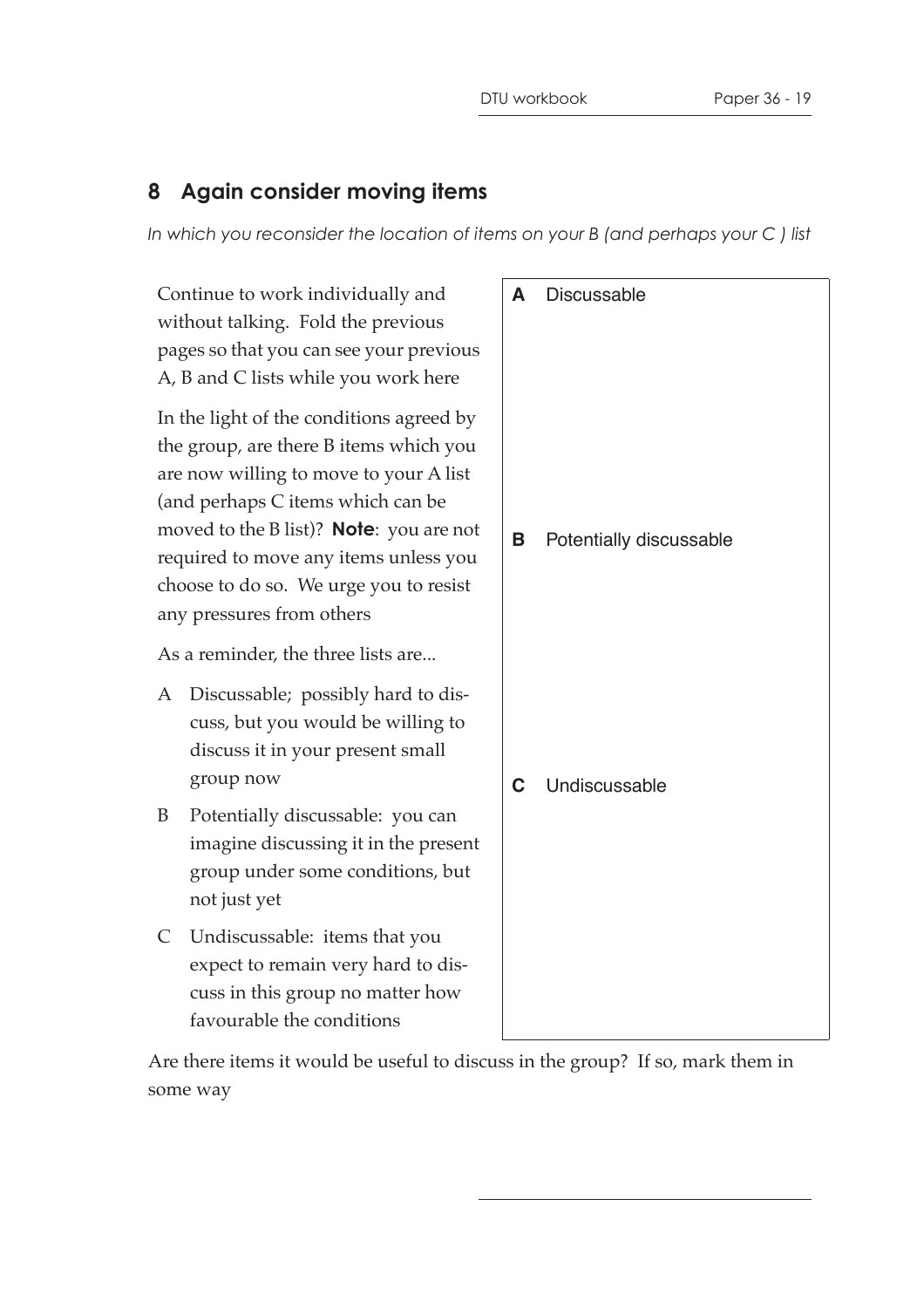**Please read this...**

### **A small group as a self-improving system**

Think of a small group as a system of rules, actions, and results...

implicit rules  $\rightarrow$  actions  $\rightarrow$  results for individuals and group

Each group member obeys a set of rules which dictate what she may or may not say or do. Her actions in doing so have various effects, for better or worse, on herself and the other group members.

However, the rules are mostly implicit. Many of the results are undiscussable. And their undiscussability is undiscussable in turn. The group and its members are thus locked into a system which is not as effective as it might be.

For the rules to be renegotiated, two conditions are required...

the rules are made explicit

group members are able to give feedback on the results of anything said or done

The resulting feedback can then be used to critique the existing rules, and renegotiate them...

```
\Rightarrow implicit rules \rightarrow actions \rightarrow results for individuals and group -
```
No matter how effective (or ineffective) the group is, it is then able to improve its performance over time. It can also find ways of pursuing its collective goals in such a way that the individuals find it satisfying. It has become a self-improving system.